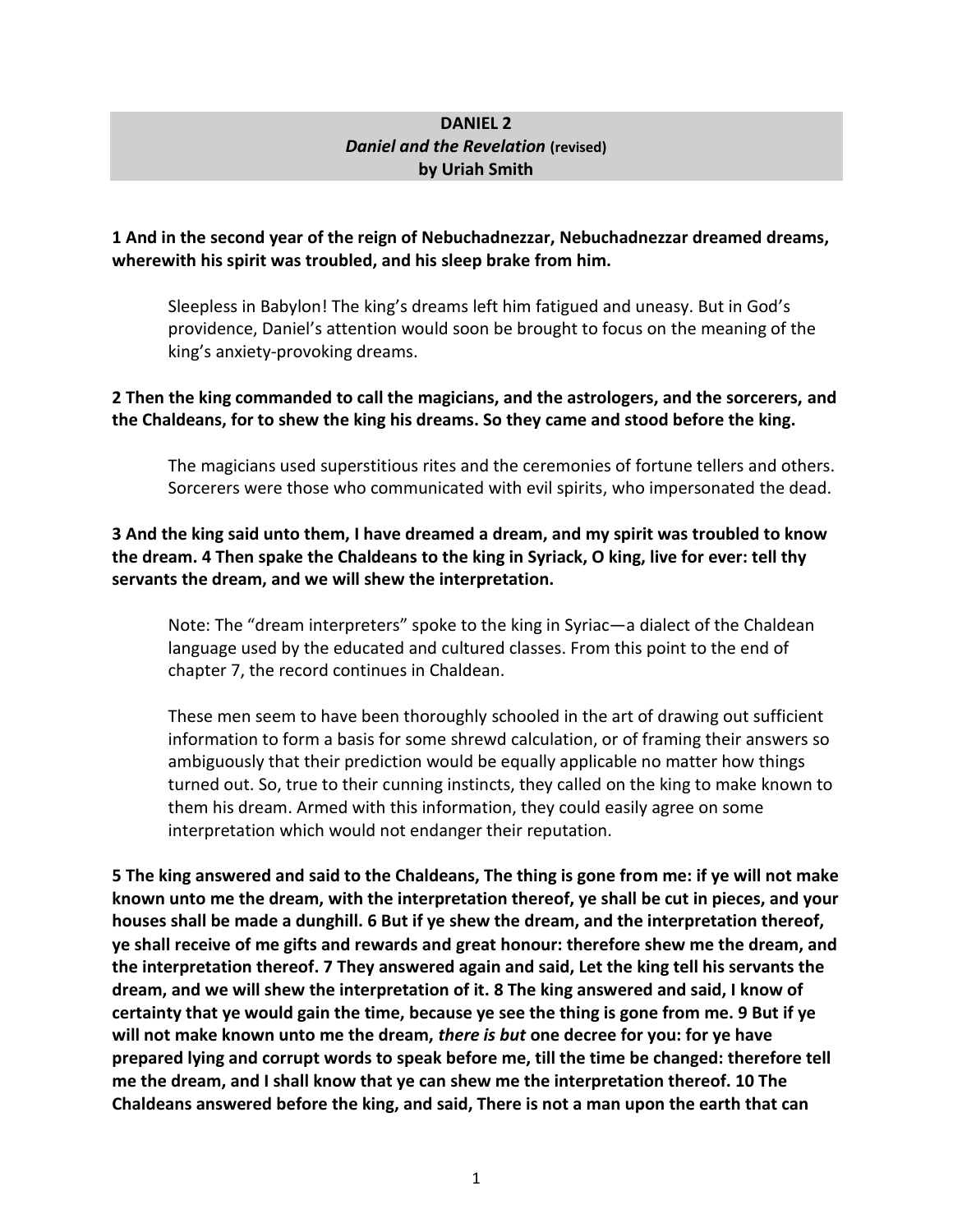**shew the king's matter: therefore** *there is* **no king, lord, nor ruler,** *that* **asked such things at any magician, or astrologer, or Chaldean. 11 And** *it is* **a rare thing that the king requireth, and there is none other that can shew it before the king, except the gods, whose dwelling is not with flesh. 12 For this cause the king was angry and very furious, and commanded to destroy all the wise** *men* **of Babylon. 13 And the decree went forth that the wise** *men* **should be slain; and they sought Daniel and his fellows to be slain.**

Some have criticized Nebuchadnezzar as acting the part of a heartless, unreasonable tyrant. But what did these magicians profess to be able to do? To reveal hidden things; to foretell future events; to make known mysteries entirely beyond human foresight and penetration, and to do all this by the aid of supernatural agencies. If, then, their claim was worth anything, could they not make known to the king what he had dreamed? They certainly could. And if they were able, knowing the dream, to give a reliable interpretation, would they not also be able to make known the dream itself when it had gone from the king? Certainly, if there was any virtue in their pretended communication with the other world. There was therefore nothing unjust in Nebuchadnezzar's demand that they should make known his dream.

**14 Then Daniel answered with counsel and wisdom to Arioch the captain of the king's guard, which was gone forth to slay the wise** *men* **of Babylon: 15 He answered and said to Arioch the king's captain, Why** *is* **the decree** *so* **hasty from the king? Then Arioch made the thing known to Daniel. 16 Then Daniel went in, and desired of the king that he would give him time, and that he would shew the king the interpretation. 17 Then Daniel went to his house, and made the thing known to Hananiah, Mishael, and Azariah, his companions: 18 That they would desire mercies of the God of heaven concerning this secret; that Daniel and his fellows should not perish with the rest of the wise** *men* **of Babylon.**

In this story we see God's providence at work. It was providential that the dream of the king impressed him so much that, though he was full of anxiety about it, he could not remember what it was. This led to the complete exposure of the false system of the magicians and other pagan teachers. It was also remarkable that Daniel and his companions were not consulted at all in this matter. But God was at work in this, as well. For had the king called on Daniel at first, and had Daniel at once made known the dream, the magicians would not have been put to the test. So God let the astrologers and magicians try and ignominiously fail, even under the penalty of death, that God's name might be honored. Third, Daniel knew nothing about the matter until the executioners came for his arrest. His own life therefore being at stake, he would be led to seek the Lord with all his heart.

**19 Then was the secret revealed unto Daniel in a night vision. Then Daniel blessed the God of heaven. 20 Daniel answered and said, Blessed be the name of God for ever and ever: for wisdom and might are his: 21 And he changeth the times and the seasons: he removeth kings, and setteth up kings: he giveth wisdom unto the wise, and knowledge to them that know understanding: 22 He revealeth the deep and secret things: he knoweth what is in the**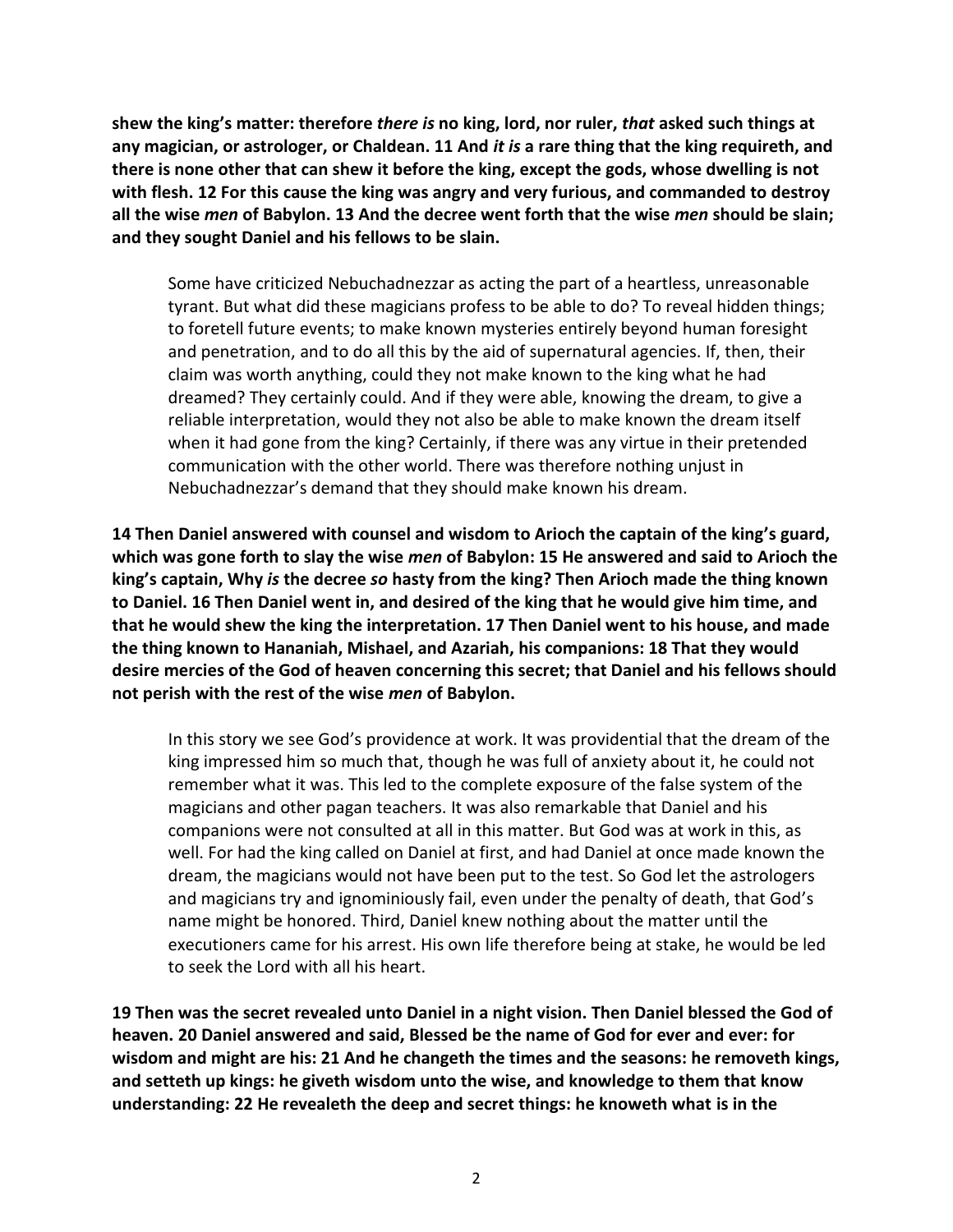**darkness, and the light dwelleth with him. 23 I thank thee, and praise thee, O thou God of my fathers, who hast given me wisdom and might, and hast made known unto me now what we desired of thee: for thou hast now made known unto us the king's matter.**

Daniel had the highest confidence in what had been shown to him. He did not first go to the king to see if what had been revealed to him was indeed the king's dream—rather, he immediately praised God for having answered his prayer. Although the matter was revealed to Daniel, he did not take honor to himself as if it were by his prayers alone that this thing had been revealed. Instead, he immediately associated his companions with himself and acknowledged the answer to be as much to their prayers as to his own. It was, said he, "what we desired of thee," and thou hast made it "known unto us."

# **24 Therefore Daniel went in unto Arioch, whom the king had ordained to destroy the wise men of Babylon: he went and said thus unto him; Destroy not the wise men of Babylon: bring me in before the king, and I will shew unto the king the interpretation.**

Daniel's first plea is for the wise men of Babylon. "Destroy them not, for the king's secret is revealed." Though it was through no merit of theirs that the dream had been revealed, their own confession of utter impotence was humiliation enough for them, and Daniel was anxious that they should have their lives spared. They were saved because there was a man of God among them. And that is how it always is. For the sake of Paul and Silas, all the prisoners with them were loosed. Acts 16:26. For the sake of Paul, the lives of all who sailed with him were saved. Acts 27:24. Thus the wicked are benefited by the presence of the righteous. This is something we all would do well to remember. What saves the world today? For whose sake is it still spared? For the sake of the few righteous persons who are yet left.

**25 Then Arioch brought in Daniel before the king in haste, and said thus unto him, I have found a man of the captives of Judah, that will make known unto the king the interpretation. 26 The king answered and said to Daniel, whose name** *was* **Belteshazzar, Art thou able to make known unto me the dream which I have seen, and the interpretation thereof? 27 Daniel answered in the presence of the king, and said, The secret which the king hath demanded cannot the wise** *men***, the astrologers, the magicians, the soothsayers, shew unto the king; 28 But there is a God in heaven that revealeth secrets, and maketh known to the king Nebuchadnezzar what shall be in the latter days. Thy dream, and the visions of thy head upon thy bed, are these;** 

Daniel declared plainly that the wise men, the astrologers, the soothsayers, and the magicians could not make known this secret, because it was beyond their power. The prophet made known the true God as the only One who is the Revealer of secrets.

**29 As for thee, O king, thy thoughts came** *into thy mind* **upon thy bed, what should come to pass hereafter: and he that revealeth secrets maketh known to thee what shall come to pass. 30 But as for me, this secret is not revealed to me for** *any* **wisdom that I have more than any**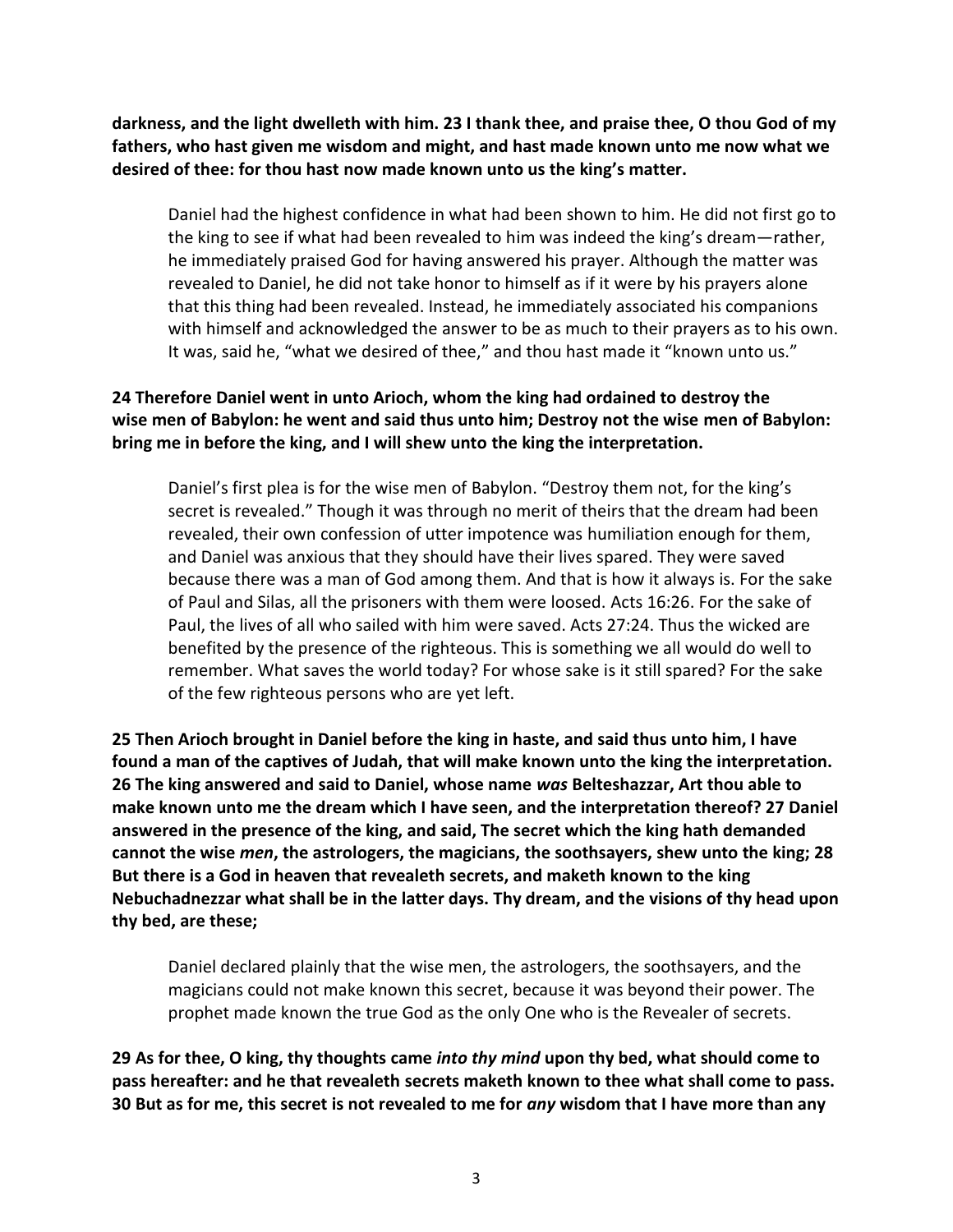**living, but for** *their* **sakes that shall make known the interpretation to the king, and that thou mightest know the thoughts of thy heart.**

When traced to their source, all favors, no matter who receives them, are found to be due to the regard God has for His own children. How comprehensive was the work of God in this instance! By this one act of revealing the king's dream to Daniel, He accomplished all of these: (1) He made known to the king the things He desired; (2) He saved His servants who trusted in Him; (3) He brought conspicuously before the Chaldean nation the knowledge of the true God; (4) He poured contempt on the false systems of the soothsayers and magicians; and (5) He honored His own name and exalted His servants in their eyes.

### **31 Thou, O king, sawest, and behold a great image. This great image, whose brightness was excellent, stood before thee; and the form thereof was terrible.**

Nebuchadnezzar, practicing the Chaldean religion, was an idolater; so an image would at once command his interest and respect. What mattered most to him were wealth, political power, and his gods. By presenting him with a giant godlike statue made from a variety of precious metals, then revealing to His servant what the dream was and what it meant, God captured this heathen ruler's attention.

**32 This image's head was of fine gold, his breast and his arms of silver, his belly and his thighs of brass, 33 His legs of iron, his feet part of iron and part of clay. 34 Thou sawest till that a stone was cut out without hands, which smote the image upon his feet that were of iron and clay, and brake them to pieces. 35 Then was the iron, the clay, the brass, the silver, and the gold, broken to pieces together, and became like the chaff of the summer threshingfloors; and the wind carried them away, that no place was found for them: and the stone that smote the image became a great mountain, and filled the whole earth.**

Below this head of gold was a body composed of inferior metals descending in value, until they reached their basest form in the feet and toes of iron mingled with miry clay the message being that earthly greatness and glory will fade and vanish.

**36 This is the dream; and we will tell the interpretation thereof before the king. 37 Thou, O king, art a king of kings: for the God of heaven hath given thee a kingdom, power, and strength, and glory. 38 And wheresoever the children of men dwell, the beasts of the field and the fowls of the heaven hath he given into thine hand, and hath made thee ruler over them all. Thou art this head of gold.**

Now opens one of the most incredible summaries of human history ever penned. Eight short verses of the inspired record tell the whole story; yet that story embraces the history of this world's pomp and power. Human wisdom has never devised so brief a record which has embraced so much. The finger of God is here. With what interest, as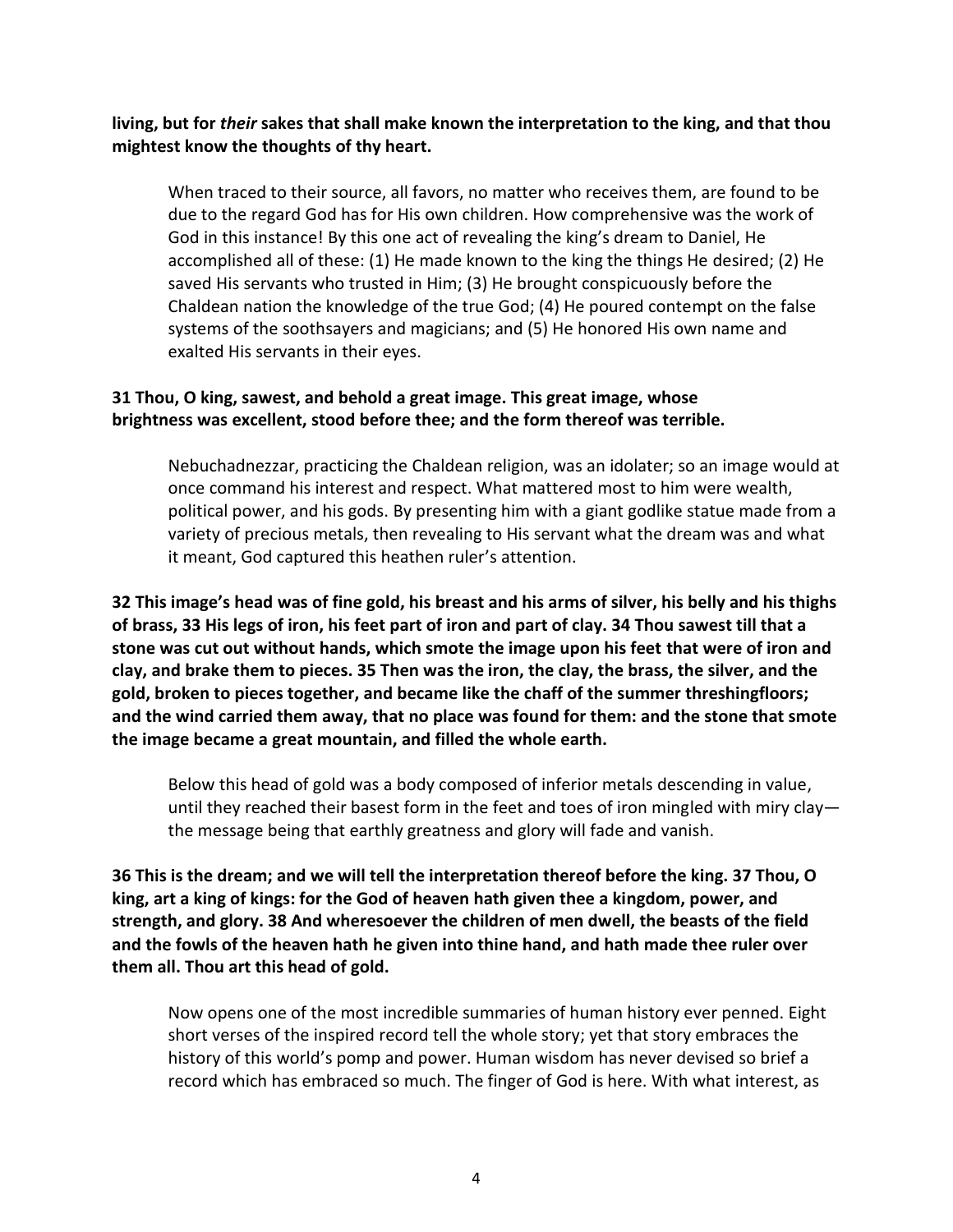well as astonishment, must the king have listened, as he was informed by the prophet that *his* kingdom was the golden head of the magnificent image he had seen.

Ancient kings valued their power above all else, and the patron deity to whom they attributed their success was the object upon which they would lavish their richest treasures and bestow their best devotions. Daniel informs the king that in this case all these are due to the God of heaven, since He is the one who has given him his kingdom and made him ruler over everything. This would restrain him from the pride of thinking that he had attained his position by his own power and wisdom and would enlist the gratitude of his heart toward the true God.

Though other nations existed at this time, Babylon was the great and supreme power in the political world of the time. It necessarily eclipsed all else, and Daniel would naturally speak of it as a kingdom ruling over all the earth. All provinces of countries against which Babylon moved at the height of its power were subdued by its arms. The character of this empire is fittingly indicated by gold—it was the golden kingdom of a golden age. Babylon, its metropolis, towered to a height never reached by any of its successors.

- $\triangleright$  Situated in the garden of the East;
- $\blacktriangleright$  laid out in a perfect square sixty miles in circumference, fifteen miles on each side;
- surrounded by a wall three hundred and fifty feet high and eighty-seven feet thick, with a moat, or ditch around this, of equal cubic capacity with the wall itself;
- $\blacktriangleright$  its two hundred and twenty-five square miles of enclosed surface,
- $\blacktriangleright$  laid out in luxuriant pleasure-grounds and gardens, interspersed with magnificent dwellings,
- $\blacktriangleright$  this city, with its sixty miles of moat,
- $\blacktriangleright$  its sixty miles of outer wall,
- $\blacktriangleright$  its thirty miles of river wall through its center,
- $\blacktriangleright$  its hundred and fifty gates of solid brass,
- $\blacktriangleright$  its hanging gardens, rising terrace above terrace till they equaled in height the walls themselves,
- tis temple of Belus, three miles in circumference,
- $\blacktriangleright$  its two royal palaces, one three and a half and the other eight miles in circumference,
- with its subterranean tunnel under the River Euphrates connecting these two palaces,
- $\blacktriangleright$  its perfect arrangement for convenience, ornament, and defense, and its unlimited resources;
- $\blacktriangleright$  this city, containing in itself many things which were themselves wonders of the world,
- was itself another and still mightier wonder.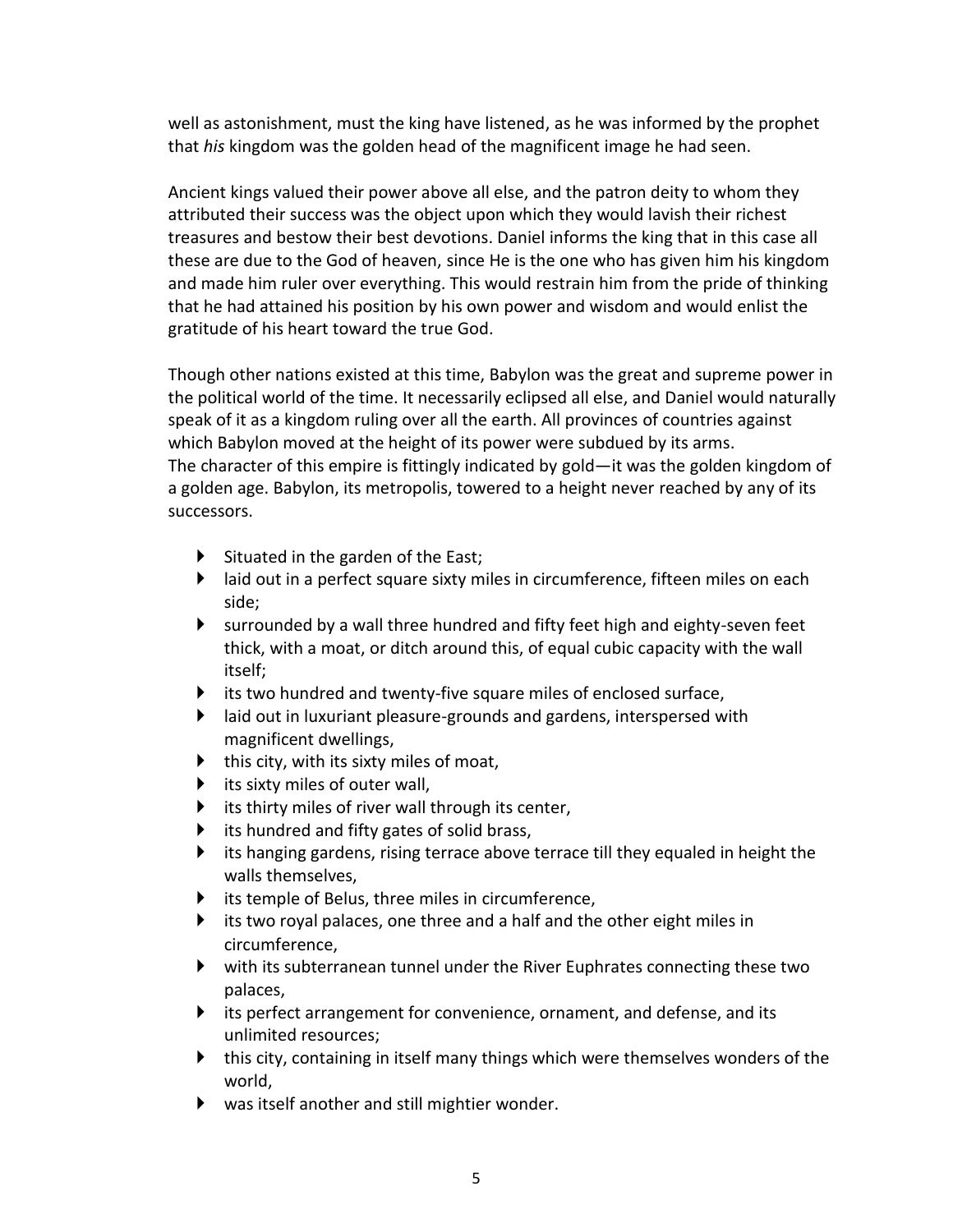Never before had the earth seen a city like it; never since has it seen its equal. And there, with the whole earth prostrate at her feet, a queen in peerless grandeur, drawing from the pen of inspiration itself this glowing title—"the glory of kingdoms, the beauty of the Chaldees' excellency"—sat this city, fit capital of that kingdom which constituted the golden head of this great historic image. Such was Babylon, with Nebuchadnezzar in the prime of life, bold, vigorous, accomplished—seated upon its throne, when Daniel entered its impregnable walls to serve as a captive for seventy years in its gorgeous palaces.

#### **39 And after thee shall arise another kingdom inferior to thee, and another third kingdom of brass, which shall bear rule over all the earth.**

Just two years after the death of Nebuchadnezzar, war broke out between the Babylonians and the Medes. Darius (Dan. 5:31), summoned to his aid his nephew, Cyrus, of the Persian line, in his efforts against the Babylonians. Cyrus laid siege to Babylon, the only city in all the East which continued holding out against him. The Babylonians secured within their impregnable walls with provisions on hand for twenty years and enough land within the city to feed the inhabitants and garrison for an indefinite period—scoffed at Cyrus from their lofty walls and derided his seemingly useless efforts to bring them into subjection. Reckoned by any earthly probability or with any means of warfare then known, could that city ever be taken. So they breathed as freely and slept as soundly as if no foe were waiting and watching for their destruction around their beleaguered walls.

But God had decreed that the proud and wicked city should indeed come down from her throne of glory; and when He speaks, no mortal arm can defeat His word. In their very feeling of security lay their danger. Cyrus resolved to accomplish by stratagem what he could not effect by force. Learning of an upcoming annual festival in which the whole city would be given up to drunken carousing, he decided on that day as the time to carry out his plan. There was no entrance for him into that city except where the River Euphrates entered and emerged, passing under the city walls. He decided to make the channel of the river his own highway into the stronghold of his enemy. To do this, the water must be turned aside from its channel through the city.

So on the evening of the feast day he commissioned three bodies of soldiers: the first to turn the river at a given hour into a large artificial lake a short distance above the city; the second to position themselves at the point where the river entered the city; the third to take a position fifteen miles below, where the river emerged from the city.

These two latter parties were instructed to enter the channel as soon as they found the river fordable and in the darkness of the night explore their way beneath the walls and press on to the palace of the king, where they were to meet, surprise the palace, slay the guards, and capture or slay the king. Once the water had been channeled into the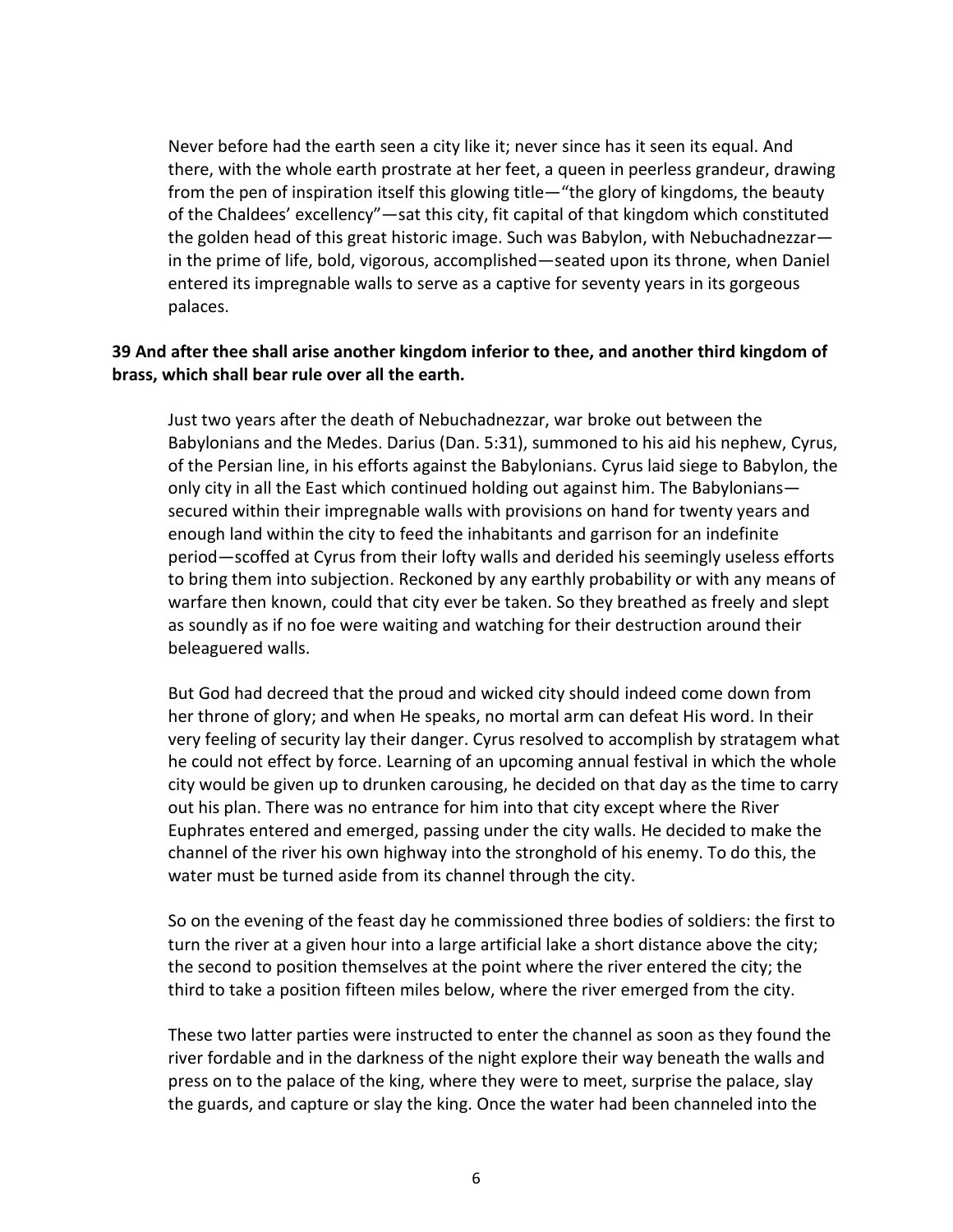lake, the river soon became fordable, and the soldiers chosen for that purpose followed its channel into the heart of the city of Babylon.

But all this would have been in vain, had not the whole city, on that eventful night, given themselves over to the drunken carousing which Cyrus had counted on. For on each side of the river, through the entire length of the city, were high walls just as thick as the outer walls. In these walls were huge gates of solid brass which were closed and guarded, preventing all entrance from the riverbed to any of the twenty-five streets that crossed the river. If they been closed at this time, the soldiers of Cyrus might have marched into the city along the river-bed and then marched out again without accomplishing a thing. But in the drunken revelry of that fatal night, these river gates were all left open, and no one saw the Persian soldiers enter. The Babylonians went into their besotted merrymaking subjects of the king of Babylon; they awoke from it as slaves to the king of Persia. "In that night was Belshazzar the king of the Chaldeans slain. And Darius the Median took the kingdom, being about threescore and two years old."

"And after thee shall arise another kingdom inferior to thee." The succeeding kingdom, Medo-Persia, is the one which answers to the breast and arms of silver of the great image. It was to be inferior to the preceding kingdom. In what respect inferior? Not in power; for it was its conqueror. Not in extent; for Cyrus subdued all the East from the Aegean Sea to the River Indus and thus erected the most extensive empire that up to that time had ever existed. But it was inferior in wealth, luxury, and magnificence.

In the ever-changing political kaleidoscope, Grecia (Greece) now comes into the field of vision, to be the third of the great universal empires of the earth.

Upon the death of his father, Philip of Macedon, Alexander the Great assumed his mantle and began the most successful military campaign this world has ever seen. Beginning with the unification of Grecia, he then moved eastward through the Balkans, conquering wherever he went. Though aware of Alexander's encroaching military presence, Darius for a time did not take him seriously enough to mount a campaign against him. Alexander finally attacked Persia directly on the field of Arbela and prevailed in the year B.C. 331. He continued into India, where, in the year 323 B.C., at the age of 32, he died after extensive binge-drinking.

### **40 And the fourth kingdom shall be strong as iron: forasmuch as iron breaketh in pieces and subdueth all things: and as iron that breaketh all these, shall it break in pieces and bruise.**

What kingdom succeeded Grecia in the empire of the world? For the legs of iron denote the fourth kingdom in the series. One kingdom did this, and one only, and that was Rome. It conquered Grecia; it subdued all things; like iron, it broke in pieces and bruised. The historian Gibbon, following the symbolic imagery of Daniel, describes this empire in this way: "The arms of the Republic, sometimes vanquished in battle, always victorious in war, advanced with rapid steps to the Euphrates, the Danube, the Rhine, and the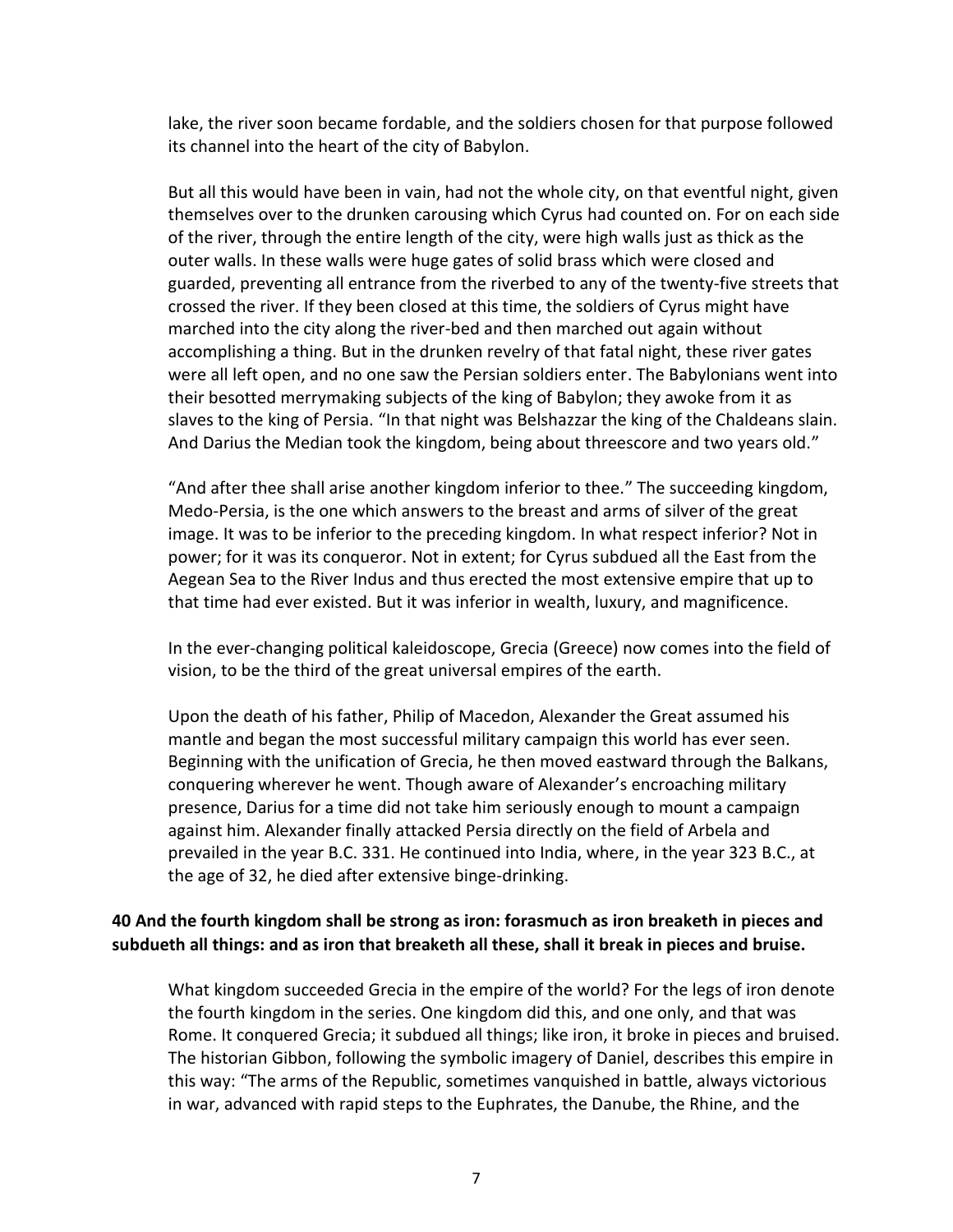ocean; and the images of gold, or silver, or brass, that might serve to represent the nations or their kings, were successively broken by the iron monarchy of Rome."

At the opening of the Christian era, this empire took in the whole south of Europe, France, England, the greater part of the Netherlands, Switzerland, and the south of Germany, Hungary, Turkey, and Greece, not to speak of its possessions in Asia and Africa. Well, therefore, may Gibbon have said of it: "The empire of the Romans filled the world. And when that empire fell into the hands of a single person, the world became a safe and dreary prison for his enemies. To resist was fatal; and it was impossible to fly."

It will be noticed that at first, the kingdom is described, without qualification, to be as strong as iron. And this was the period of its strength, during which it has been likened to a mighty Colossus, bestriding the nations, conquering everything, and giving laws to the world. But this was not to continue.

# **41 And whereas thou sawest the feet and toes, part of potters' clay, and part of iron, the kingdom shall be divided; but there shall be in it of the strength of the iron, forasmuch as thou sawest the iron mixed with miry clay. 42 And** *as* **the toes of the feet** *were* **part of iron, and part of clay,** *so* **the kingdom shall be partly strong, and partly broken.**

The element of weakness symbolized by the clay pertained to the feet as well as to the toes. Rome, before its division into ten kingdoms, lost that iron strength and tenacity it initially possessed. Luxury, with its accompanying degeneracy—the destroyer of nations as well as of individuals—began to corrode and weaken its iron sinews and thus prepared the way for its subsequent decline into ten kingdoms. The iron legs of the image terminate in feet and toes.

The ten barbarian tribes which invaded the Roman Empire over a span of years and were most instrumental in breaking it up may be enumerated as follows: The Huns, Ostrogoths, Visigoths, Franks, Vandals, Suevi, Burgundians, Heruli, Anglo-Saxons, and Lombards. The connection between these and some of the modern nations of Europe is still traceable in the names as England, Burgundy, Lombardy, France, etc. Time and again men have dreamed of welding the nations of modern Europe into one mighty kingdom. Charlemagne tried it. Charles V tried it. Louis XIV tried it. Napoleon tried it. More recently, the European Union has tried it. But none have succeeded. A single verse of prophecy was stronger than all their hosts. Their own power was wasted, frittered away, destroyed. But the ten kingdoms did not become one. "Partly strong, and partly broken" was the prophetic description. And such, too, has been the historic fact concerning them.

**43 And whereas thou sawest iron mixed with miry clay, they shall mingle themselves with the seed of men: but they shall not cleave one to another, even as iron is not mixed with clay.**